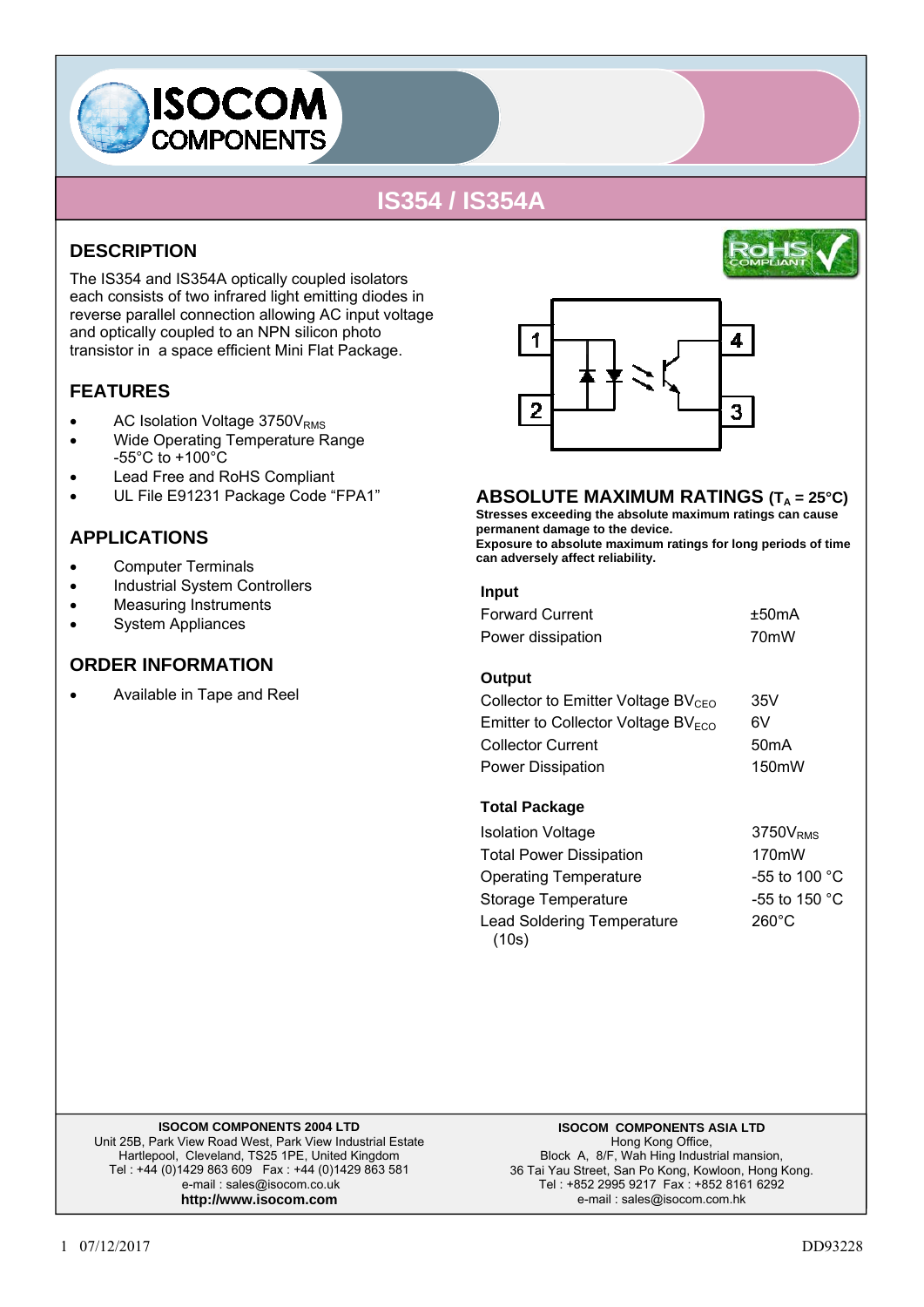

### **ELECTRICAL CHARACTERISTICS (Ambient Temperature = 25°C unless otherwise specified)**

### **INPUT**

**ISOCOM**<br>COMPONENTS

| <b>Parameter</b>            | <b>Symbol</b>                 | <b>Test Condition</b>    | Min | Typ. | <b>Max</b> | Unit |
|-----------------------------|-------------------------------|--------------------------|-----|------|------------|------|
| Forward Voltage             | $V_{\scriptscriptstyle\rm E}$ | $I_F = \pm 20 \text{mA}$ |     |      | 1.4        |      |
| <b>Terminal Capacitance</b> | ◡                             | $V = 0V$ , $f = 1KHz$    |     | 30   | 250        | pF   |

### **OUTPUT**

| <b>Parameter</b>                         | <b>Symbol</b>     | <b>Test Condition</b>                       | Min | Typ. | <b>Max</b> | Unit |
|------------------------------------------|-------------------|---------------------------------------------|-----|------|------------|------|
| Collector - Emitter<br>Breakdown Voltage | BV <sub>CEO</sub> | $I_C = 0.1 \text{mA}$ , $I_F = 0 \text{mA}$ | 35  |      |            |      |
| Emitter - Collector<br>Breakdown Voltage | $BV_{ECO}$        | $I_E = 10 \mu A$ , $I_F = 0 mA$             | 6   |      |            |      |
| Collector - Emitter<br>Dark Current      | 1 <sub>CEO</sub>  | $V_{CF} = 20V$ , $I_F = 0mA$                |     |      | 100        | nA   |

### **COUPLED**

| <b>Parameter</b>                                 | <b>Symbol</b>          | <b>Test Condition</b>                                  | <b>Min</b>  | Typ.           | <b>Max</b> | <b>Unit</b>      |
|--------------------------------------------------|------------------------|--------------------------------------------------------|-------------|----------------|------------|------------------|
| Current Transfer Ratio                           | <b>CTR</b>             | $I_F = \pm 1$ mA, $V_{CE} = 5V$                        | 20          |                | 400        | $\frac{0}{0}$    |
|                                                  |                        | <b>Optional CTR Grades</b><br>$\mathsf{A}$             | 50          |                | 150        |                  |
| Collector - Emitter<br><b>Saturation Voltage</b> | $V_{CE(sat)}$          | $I_F = \pm 20$ mA, $I_C = 1$ mA                        |             |                | 0.2        | V                |
| Input to Output<br><b>Isolation Voltage</b>      | V <sub>ISO</sub>       | $R.H. = 40\% - 60\%$ , 1 minute<br>Note 1              | 3750        |                |            | V <sub>RMS</sub> |
| Input to Output<br><b>Isolation Resistance</b>   | $R_{ISO}$              | $V_{IO}$ = 500V, R.H. = 40% to 60%<br>Note 1           | $5x10^{10}$ |                |            | Ω                |
| <b>Floating Capacitance</b>                      | $C_f$                  | $V = 0V$ , $f = 1MHz$                                  |             | 0.6            | 1          | pF               |
| Output Rise Time                                 | $\mathfrak{t}_{\rm r}$ |                                                        |             | $\overline{4}$ | 18         | $\mu$ s          |
| Output Fall Time                                 | $t_f$                  | $V_{CE}$ = 2V, Ic = 2mA, R <sub>L</sub> = 100 $\Omega$ |             | 3              | 18         | $\mu$ s          |

Note 1 : Measure with input leads shorted together and output leads shorted together.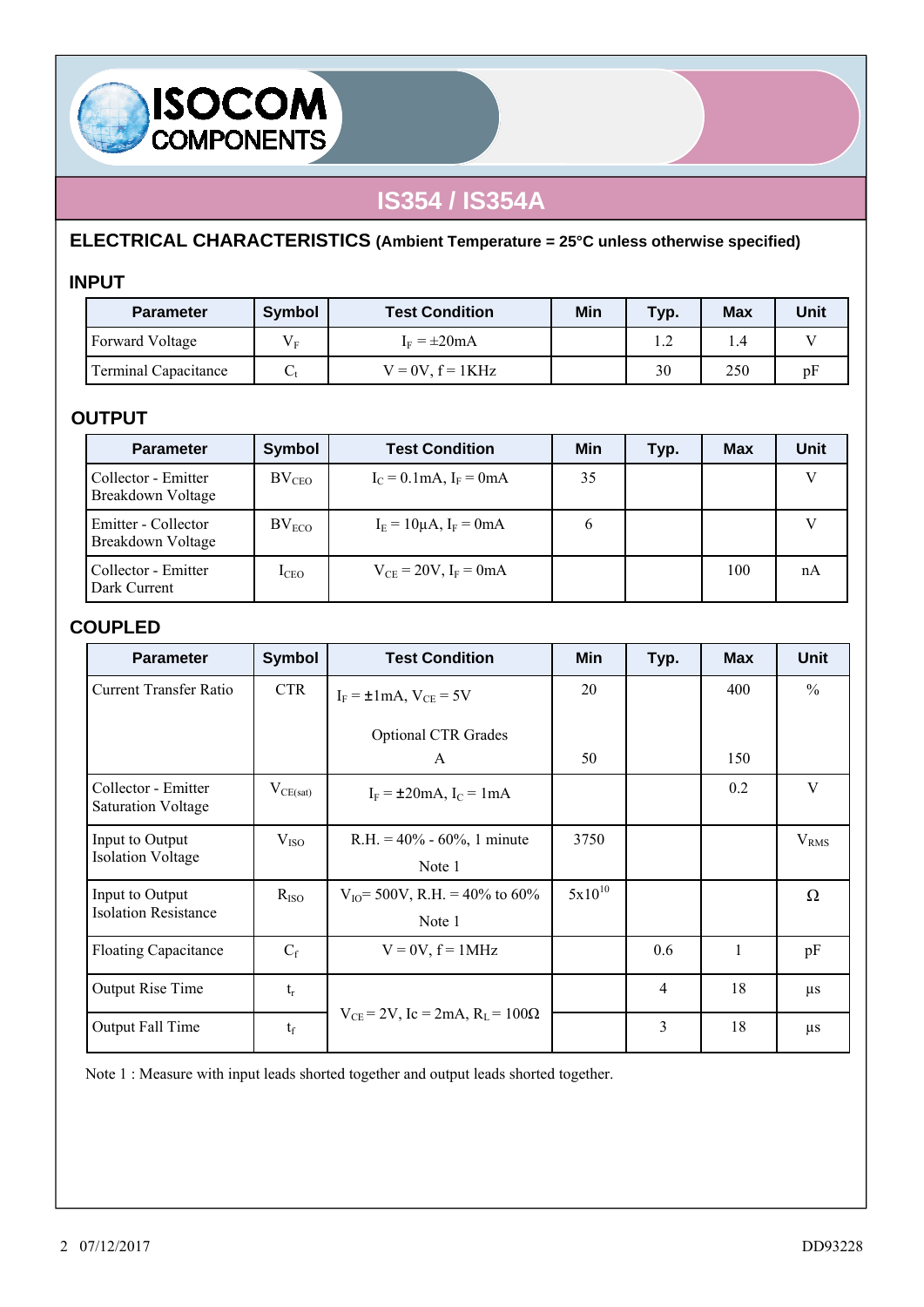











**Fig 1 Forward Current vs T<sub>A</sub> Fig 2 Collector Power Dissipation vs T<sub>A</sub>** 



**Fig 4 Collector Current vs Collector-emitter Voltage**

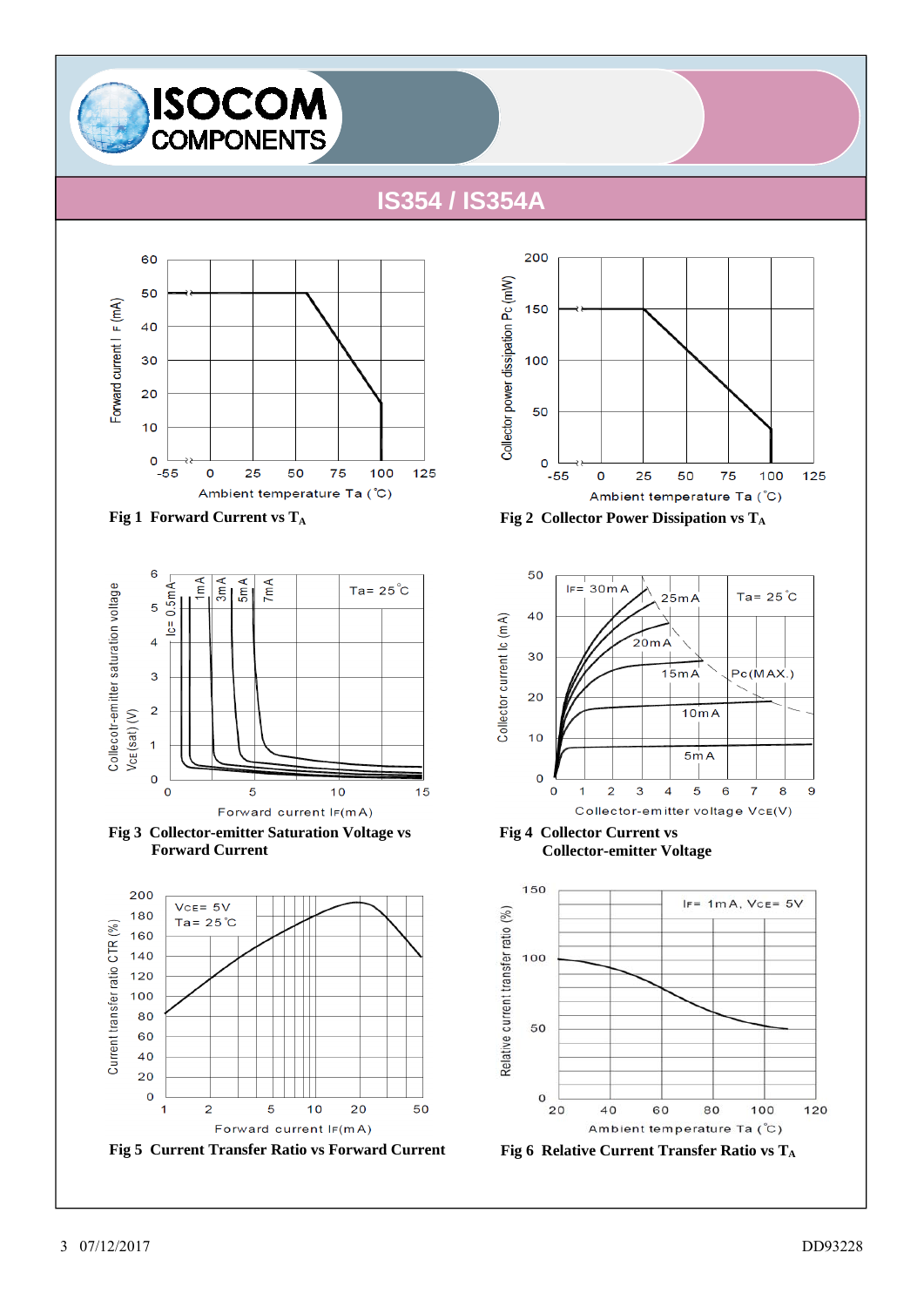













Fig 9 Collector Dark Current vs T<sub>A</sub> Fig 10 Response Time vs Load Resistance



 $VCE = 2V$  $lc = 2mA$  $\mathsf{o}$ Ta= $25^{\circ}$ C Voltage gain Av (dB)  $\overline{000}$  $10$  $R<sub>L</sub>$  $10k\Omega$ 1 $k\Omega$ 20  $0.5<sub>1</sub>$  $\overline{\mathbf{c}}$ 10 20 50 100 500 5 Frequency f (kHz) **Fig 11 Frequency Response Response Time Test Circuit**

4 07/12/2017 DD93228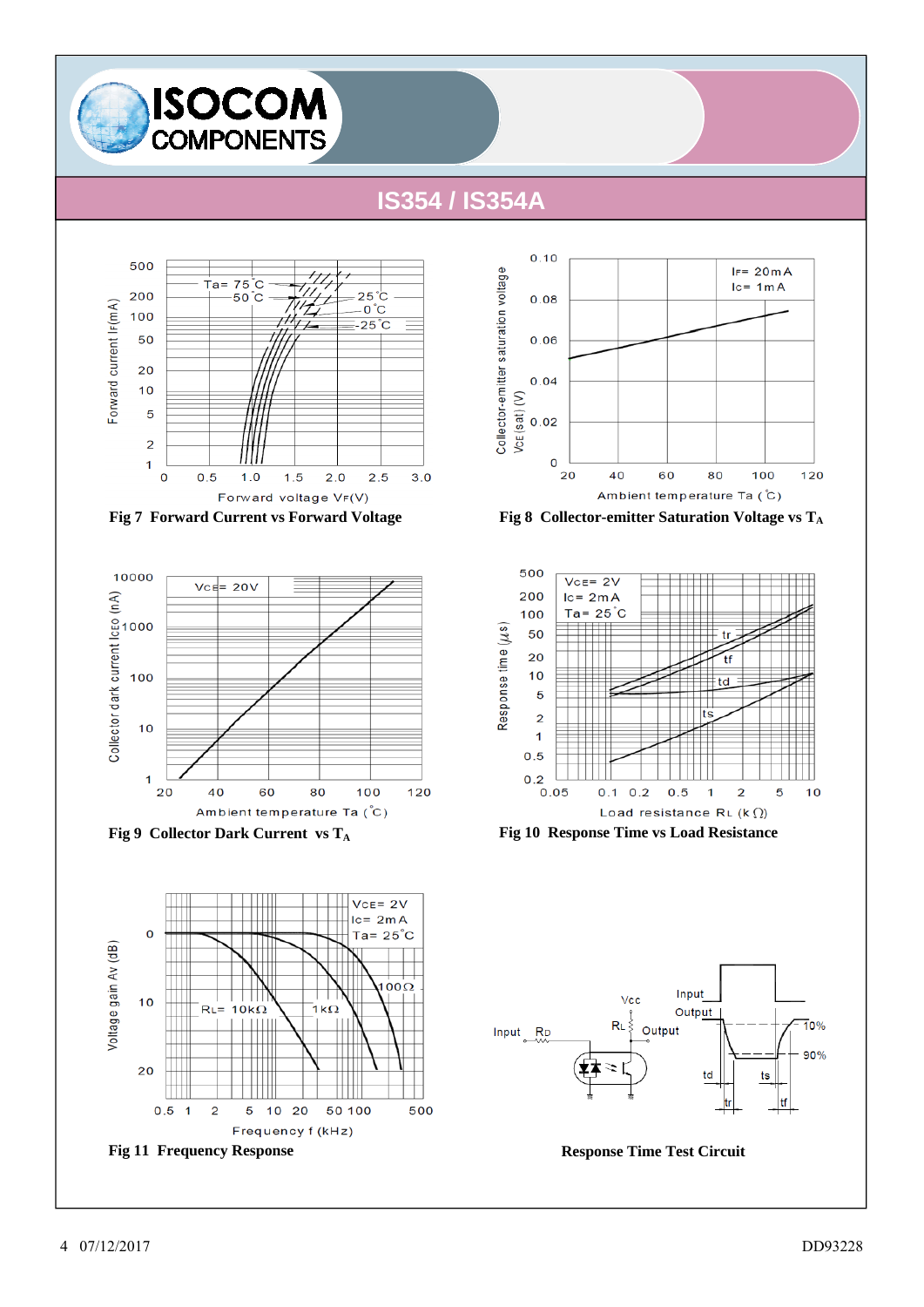

### **ORDER INFORMATION**

| <b>IS354, IS354A</b> |                      |                           |                         |  |
|----------------------|----------------------|---------------------------|-------------------------|--|
| <b>After PN</b>      | PN                   | <b>Description</b>        | <b>Packing quantity</b> |  |
| None                 | <b>IS354, IS354A</b> | Surface Mount Tape & Reel | 3000 pcs per reel       |  |

### **DEVICE MARKING**



| FPA1 | denotes Device Part Number |
|------|----------------------------|
|      |                            |

- *I* denotes Isocom
- Y denotes 1 digit Year code
- WW denotes 2 digit Week code
- R denotes CTR Grade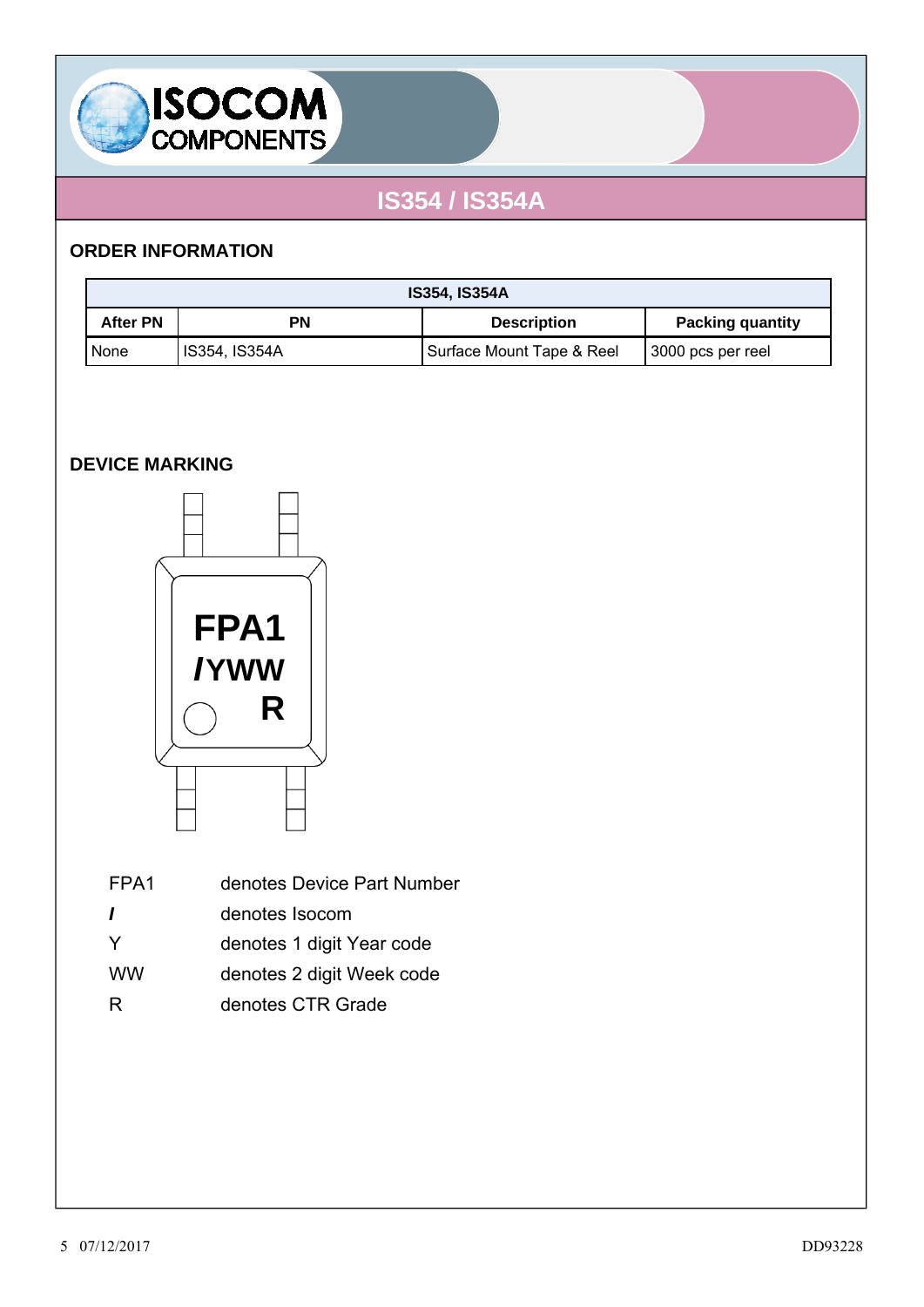

### **PACKAGE DIMENSIONS (mm)**





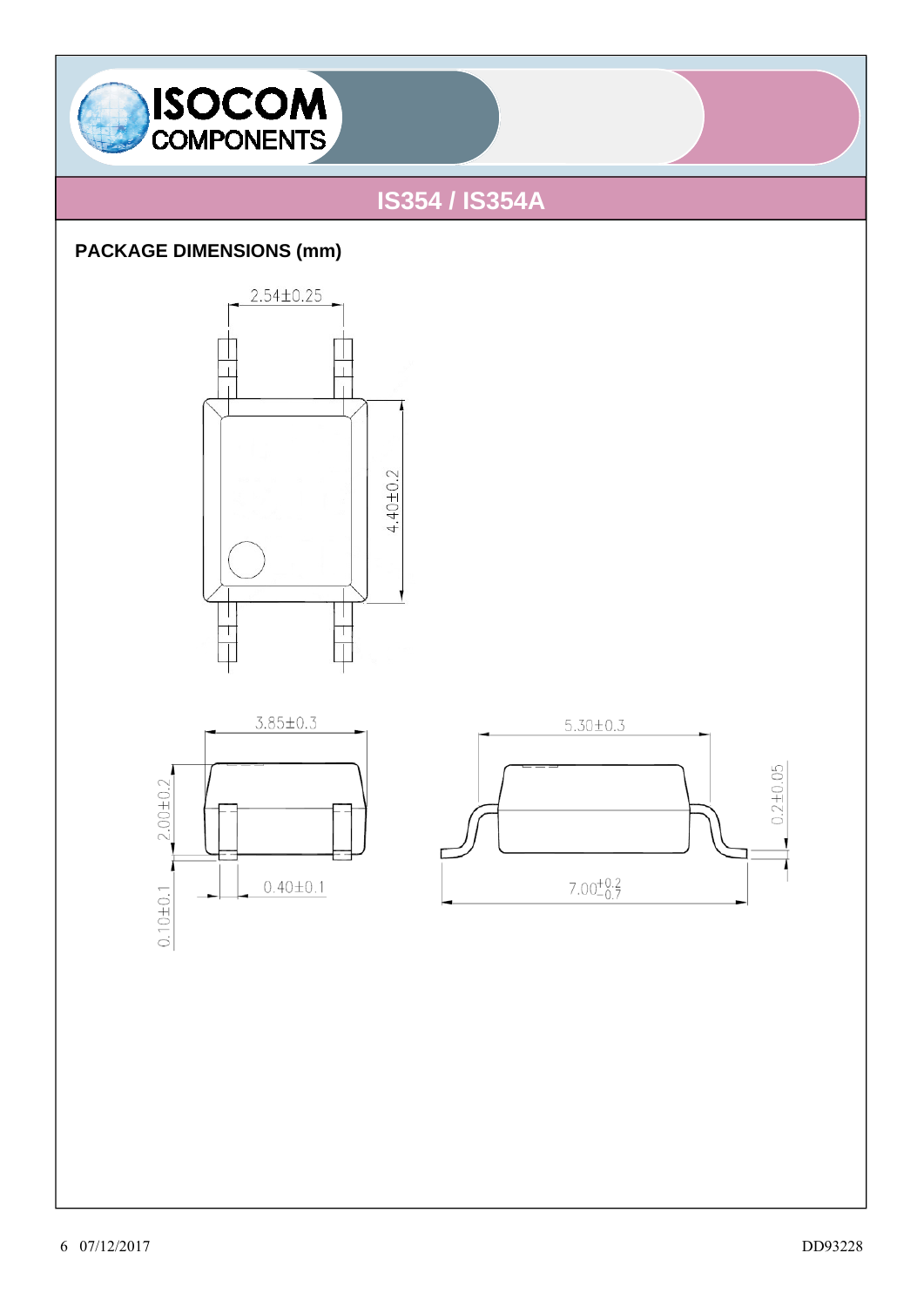

### **RECOMMENDED SOLDER PAD LAYOUT (mm)**



### **TAPE AND REEL PACKAGING**



| <b>Description</b>                        | <b>Symbol</b>  | <b>Dimension</b><br>mm (inch) |
|-------------------------------------------|----------------|-------------------------------|
| Tape Width                                | W              | $12 \pm 0.3$ (0.47)           |
| Pitch of Sprocket Holes                   | $P_0$          | $4 \pm 0.1$ (0.15)            |
| Distance of Compartment to Sprocket Holes | F              | $5.5 \pm 0.1$ (0.217)         |
|                                           | P <sub>2</sub> | $2 \pm 0.1$ (0.079)           |
| Distance of Compartment to Compartment    | P,             | $8 \pm 0.1$ (0.315)           |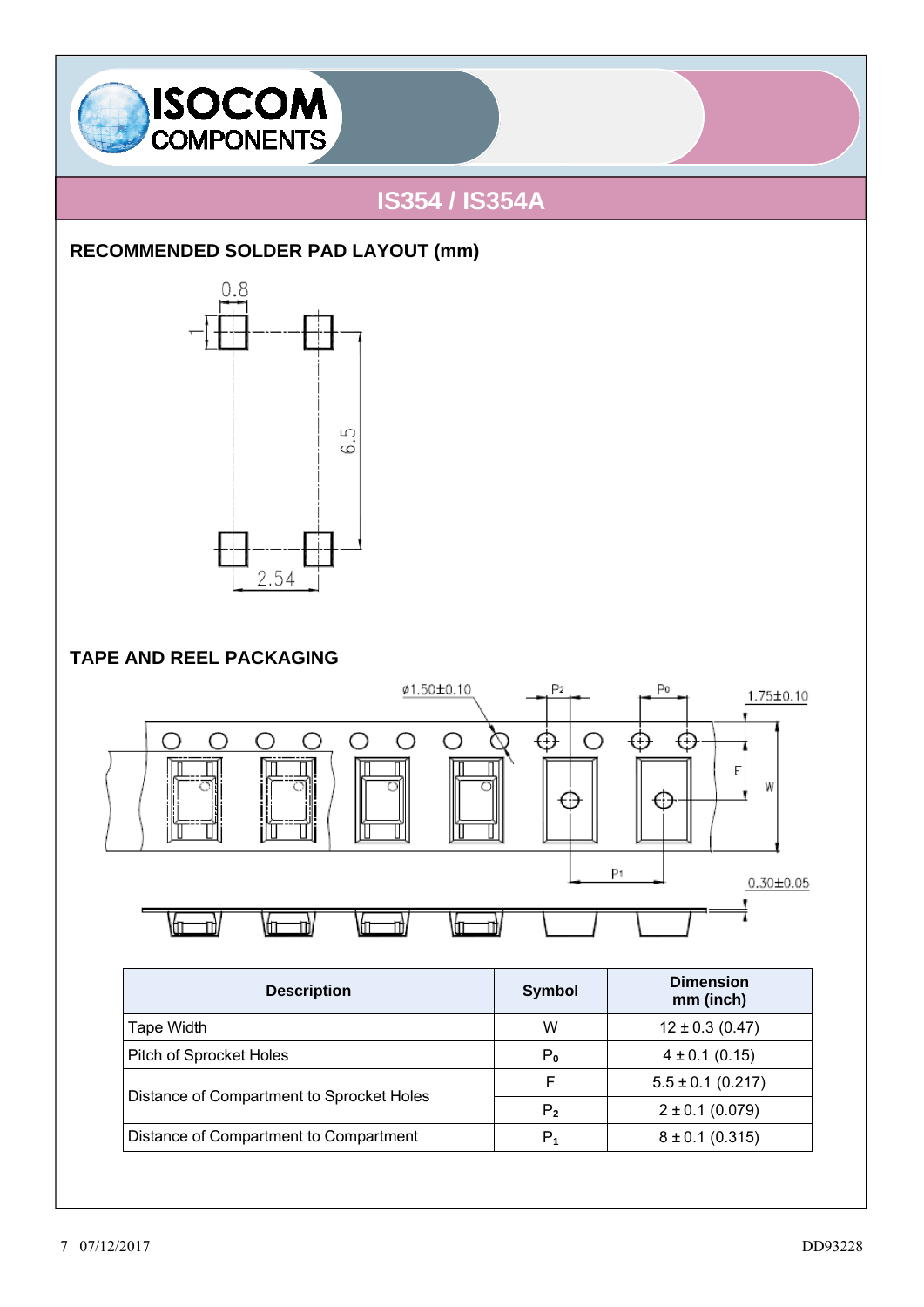

**IR REFLOW SOLDERING TEMPERATURE PROFILE One Time Reflow Soldering is Recommended. Do not immerse device body in solder paste.** 



| <b>Profile Details</b>                                                                                                                                                                                                                                              | <b>Conditions</b>                                                                              |
|---------------------------------------------------------------------------------------------------------------------------------------------------------------------------------------------------------------------------------------------------------------------|------------------------------------------------------------------------------------------------|
| <b>Preheat</b><br>- Min Temperature $(T_{SMIN})$<br>- Max Temperature $(TSMAX)$<br>- Time $T_{SMIN}$ to $T_{SMAX}$ (t <sub>s</sub> )                                                                                                                                | $150^{\circ}$ C<br>$180^{\circ}$ C<br>$60s - 120s$                                             |
| <b>Soldering Zone</b><br>- Peak Temperature $(T_P)$<br>- Liquidous Temperature $(T_L)$<br>- Time within 5°C of Actual Peak Temperature ( $T_P = 5$ °C)<br>- Time maintained above $T_1(t_1)$<br>- Ramp Up Rate $(TL$ to $TP)$<br>- Ramp Down Rate $(T_P$ to $T_I$ ) | $260^{\circ}$ C<br>$217^{\circ}$ C<br>20s<br>60s<br>$3^{\circ}$ C/s max<br>$3 - 6^{\circ}$ C/s |
| Average Ramp Up Rate ( $T_{\text{smax}}$ to $T_P$ )                                                                                                                                                                                                                 | $3^{\circ}$ C/s max                                                                            |
| Time 25°C to Peak Temperature                                                                                                                                                                                                                                       | 8 minutes max                                                                                  |